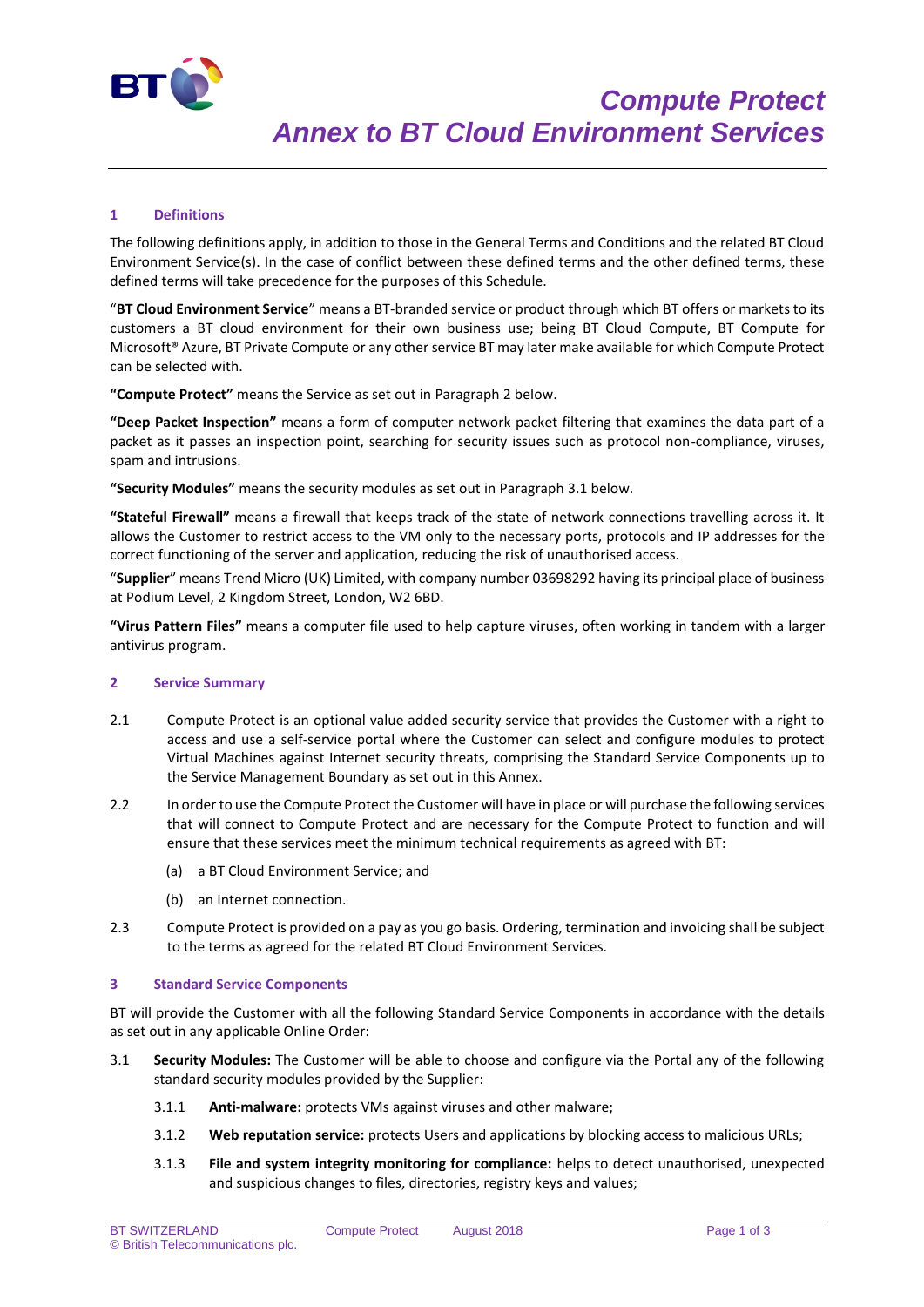

- 3.1.4 **Intrusion detection and protection:** enables Deep Packet Inspection to provide protection against the exploitation of network security vulnerabilities;
- 3.1.5 **Stateful Firewall:** allows the Customer to restrict access to the VM only to the necessary ports, protocols and IP addresses for the correct functioning of the server and application, reducing the risk of unauthorised access; and
- 3.1.6 **Log inspection:** enables the Customer to identify and report important security events.
- 3.2 **Information and Reports:** BT will provide the Customer, via the Portal, access to security monitoring information and reports depending on the modules that the Customer has selected in the Order.
- 3.3 **Updates:** BT will provide the Customer, via the Portal, continuous and automatic updating of Virus Pattern Files to protect against Internet security threats.

### **4 Service Management Boundary**

- 4.1 BT's obligation is limited to provide and manage the combination of above described Security Modules the Customer has chosen in any Online Order ("Service Management Boundary").
- 4.2 BT will have no responsibility for the Service outside the Service Management Boundary; more in particular:
	- (a) BT does not make any representations, whether express or implied, about whether Compute Protect will operate in combination with any Customer Equipment or other equipment and software.
	- (b) given the nature and volume of malicious and unwanted electronic content, BT does not warrant that Compute Protect is error free or will detect all security or malicious code threats or that use of Compute Protect will keep the Customer's Network or computer systems free from all viruses or other malicious or unwanted content or safe from intrusions or other security breaches. Therefore BT's responsibility is limited to put in place the appropriate diligence and means to detect and/or mitigate viruses, unwanted content, intrusions, malicious code or other security threats as set out in this Annex; without any commitment on the results. BT may however directly or through its Supplier, take reasonable steps to prevent any unauthorised access.

#### **5 Exclusions**

- 5.1 Compute Protect is neither designed nor intended for use in:
	- (a) the design, construction, operation or maintenance of any nuclear facility;
	- (b) aircraft navigation, communications, or operating systems;
	- (c) air traffic control systems;
	- (d) operating life-support or life critical medical equipment; or
	- (e) any other equipment or systems in which the circumvention or failure of Compute Protect could lead or contribute to death, personal injury, or physical property or environmental damage.
- 5.2 BT disclaims and excludes any rights set out in the licence terms, as well as any express or implied warranty of fitness, for such uses.

## **6 Supplier rights**

- 6.1 Supplier may:
	- (a) use uploaded data from the embedded software to improve its products and services;
	- (b) share data that has been identified as malicious or unwanted content with their affiliates and security partners; or